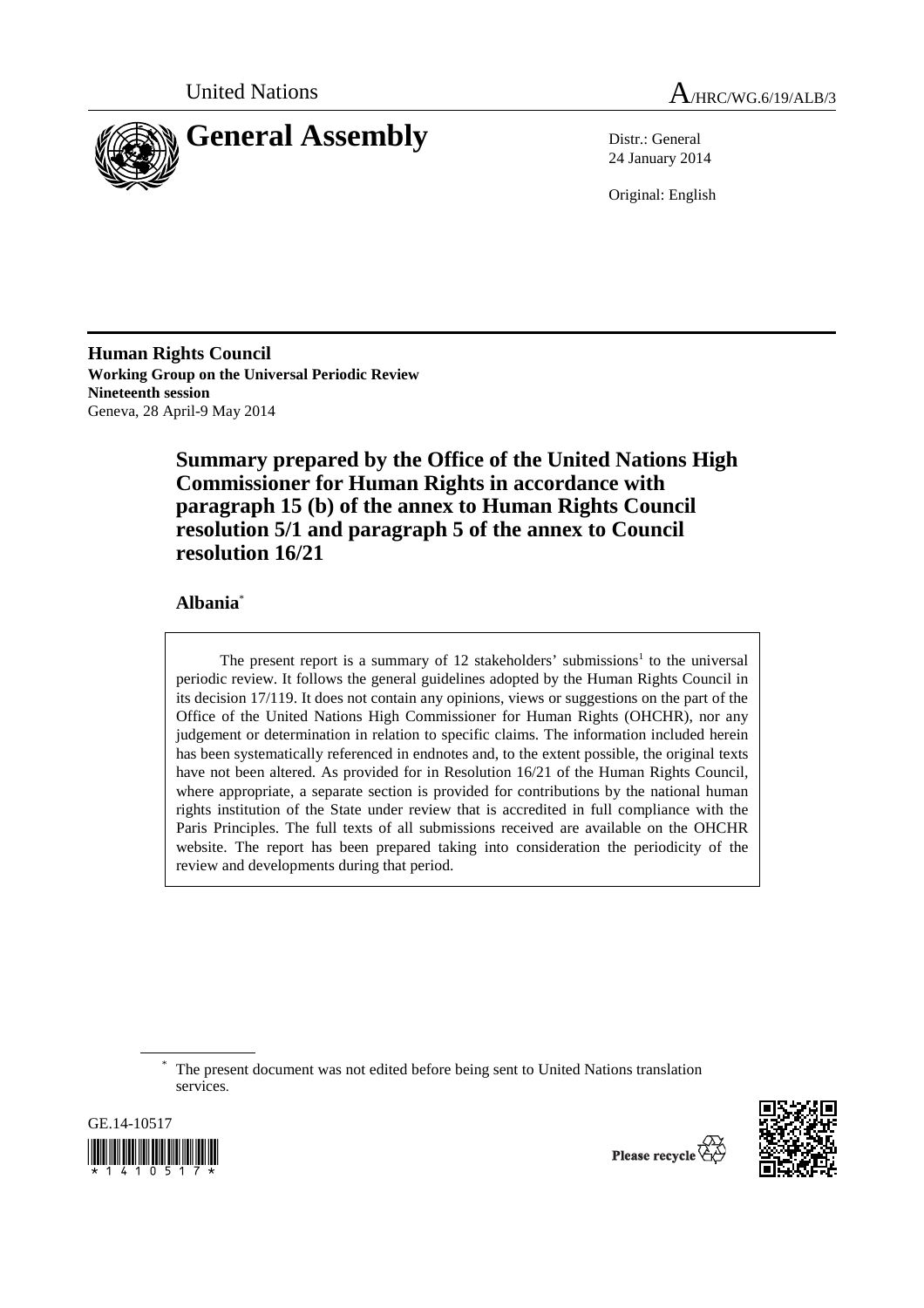# **Information provided by other stakeholders**

### **A. Background and framework**

#### **1. Institutional and human rights infrastructure and policy measures**

1. Amnesty International (AI) was concerned that in recent years the authorities failed to implement, or indeed respond to, the recommendations of the Ombudsperson (People's Advocate). AI referred to the recommendation of the Human Rights Committee in 2013, calling on Albania to "intensify its efforts in responding diligently and promptly to the Ombudsman's recommendations".2

2. The Advisory Committee on the Framework Convention For the Protection of National Minorities of the Council of Europe (CoE-ACFC) urged Albania to continue providing the Office of the People's Advocate with the appropriate level of financial and human resources, in order to allow it to fulfil its duties effectively and independently.<sup>3</sup>

3. CoE-ACFC welcomed the appointment of the Commissioner for Protection from Discrimination, who was empowered to enforce the Law on the protection against all forms of discrimination, examine complaints from individuals, conduct administrative investigations, impose sanctions, and represent complainants before judicial bodies in civil cases. It encouraged Albania to continue providing the Office of the Commissioner for Protection from Discrimination with appropriate resources to allow it to fulfil its duties effectively and independently, and increase the monitoring of alleged cases of discrimination.<sup>4</sup>

### **B. Cooperation with human rights mechanisms**

 **N/A** 

### **C. Implementation of international human rights obligations**

#### **1. Equality and non-discrimination**

4. European Commission against Racism and Intolerance (CoE-ECRI) and CoE-ACFC welcomed the adoption of the Law on the protection against all forms of discrimination in 2010.<sup>5</sup> CoE-ECRI stated that the Law covered direct and indirect discrimination based on race, colour, religion, language and ethnic origin. However, CoE-ECRI noted that the Law failed to prohibit discrimination based on nationality; a proclaimed intention to discriminate, incitement to discrimination; and aiding and abetting discrimination.<sup>6</sup>

5. CoE-ACFC stated that while a general climate of tolerance and understanding prevailed between national minorities and the majority, Albania recorded its first major hate crime in the form of an arson attack against Roma dwellings inhabited by some 40 families in Tirana in February 2011. The attack resulted in some serious injuries and the displacement of large numbers of people. CoE-ACFC was concerned that law enforcement bodies had not taken the necessary steps to protect the victims of the attack.<sup>7</sup> It encouraged Albania to prevent, investigate and prosecute perpetrators of offences committed with racial or xenophobic motives.<sup>8</sup>

6. Joint Submission (JS) 2 stated that the Government's Plan of Measures against discrimination based on sexual orientation and gender identity had brought together, in the last two years, several ministries, organizations working on the rights of lesbian, gay,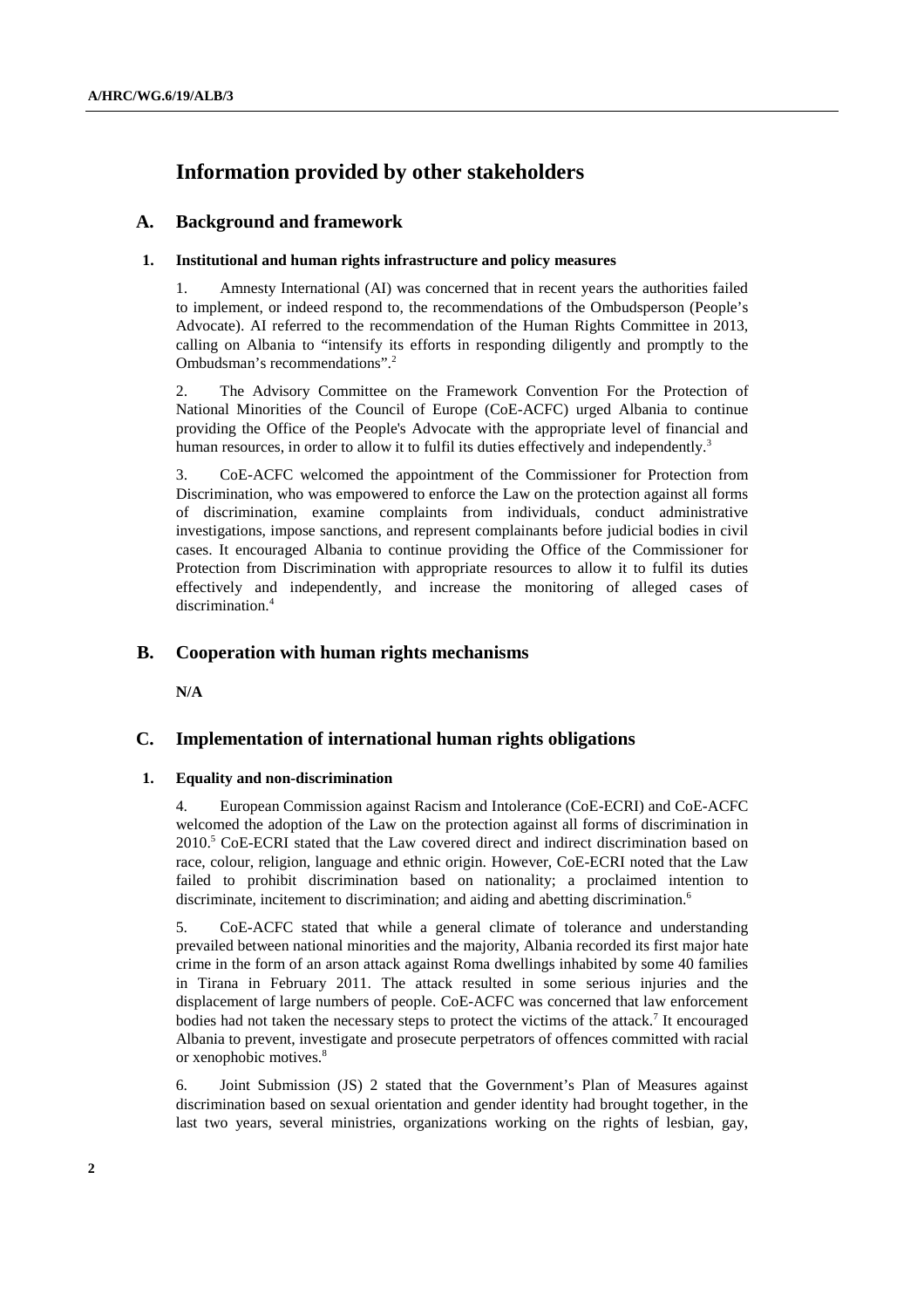bisexual and transgender (LGBT) persons, the People's Advocate, the Commissioner for Protection from Discrimination and the international community in an effort to effect positive changes regarding the rights of LGBT persons. The political parties, on the other hand, had shown diverging trends in their approach towards LGBT persons. During the 2013 parliamentary elections campaign two political parties publicly opposed the rights of LGBT persons. JS2 noted other similar cases of discriminatory speech in the media.<sup>9</sup>

#### **2. Right to life, liberty and security of the person**

7. Associazione Communità Papa Giovanni XXIII (APG23) referred to cases of blood feuds and noted that international organisations had appealed to Albania to adopt effective measures to put an end to this phenomenon. It recommended that Albania elaborate guidelines and plans to address the phenomenon of blood feuds by involving civil society in their formulation and implementation, as well as guarantee the security of victims of  $feuds.<sup>10</sup>$ 

8. The Albanian Rehabilitation Centre for Trauma and Torture (ARCT) stated that the risk of torture during pre-trial detention remained high.<sup>11</sup> The European Committee for the Prevention of Torture and Inhuman or Degrading Treatment or Punishment (CoE-CPT) referred to a significant number of allegations of physical ill-treatment of criminal suspects by the police, and noted that the allegations related mostly to ill-treatment inflicted at the time of questioning with a view to obtaining a confession. CoE-CPT was particularly concerned about allegations of ill-treatment received from young persons who alleged that they had been subjected to physical ill-treatment by the police at the time of apprehension and/or during interrogation as well as ill-treatment of a psychological nature.<sup>12</sup>

9. CoE-CPT reiterated its recommendation that Albania pursue its efforts to combat all forms of ill-treatment by the police. All police officers should be reminded that any form of ill-treatment of detained persons is not acceptable and will be punished accordingly.<sup>13</sup> ARCT recommended that Albania ensure effective and impartial investigations into all alleged cases of torture and provide sanctions which commensurate with the seriousness of the crime.<sup>14</sup>

10. ARCT stated that excessive use of pre-trial detention constituted a serious problem. Although gaps in legislation contributed to excessive use of pre-trial detention, the key problem remained inadequate implementation of the existing legal standards. Judges had failed to consider the use of such alternatives. The duration of pre-trial detention was another common problem.15

11. ARCT stated that penitentiary centres continued to operate above their capacity and that overall conditions remained below standard. It referred to reports documenting inadequate detention conditions and treatment of detainees in police cells.<sup>16</sup> CoE referred to findings of CPT's visit indicating that: (i) material conditions of detention were poor in most of the police establishments visited and in many cells at Burrel Prison and at the Shkodra Psychiatric Hospital; (ii) conditions were appalling at the Kukes Pre-Trial Detention Centre; and (iii) some units at Prison No. 313 were overcrowded.<sup>17</sup>

12. ARCT recommended that Albania improve the conditions of detention for those held on remand and convicted persons by allocating sufficient resources for their construction and operation.<sup>18</sup>

13. AI continued to be concerned at Albania's failure to prevent family violence and protect the victims of such violence. It stated that despite reforms, domestic violence continued to be a major scourge.<sup>19</sup>

14. AI stated that the amendments to the Criminal Code criminalized violence in the family as a separate criminal offence. In 2013, Parliament adopted further amendments to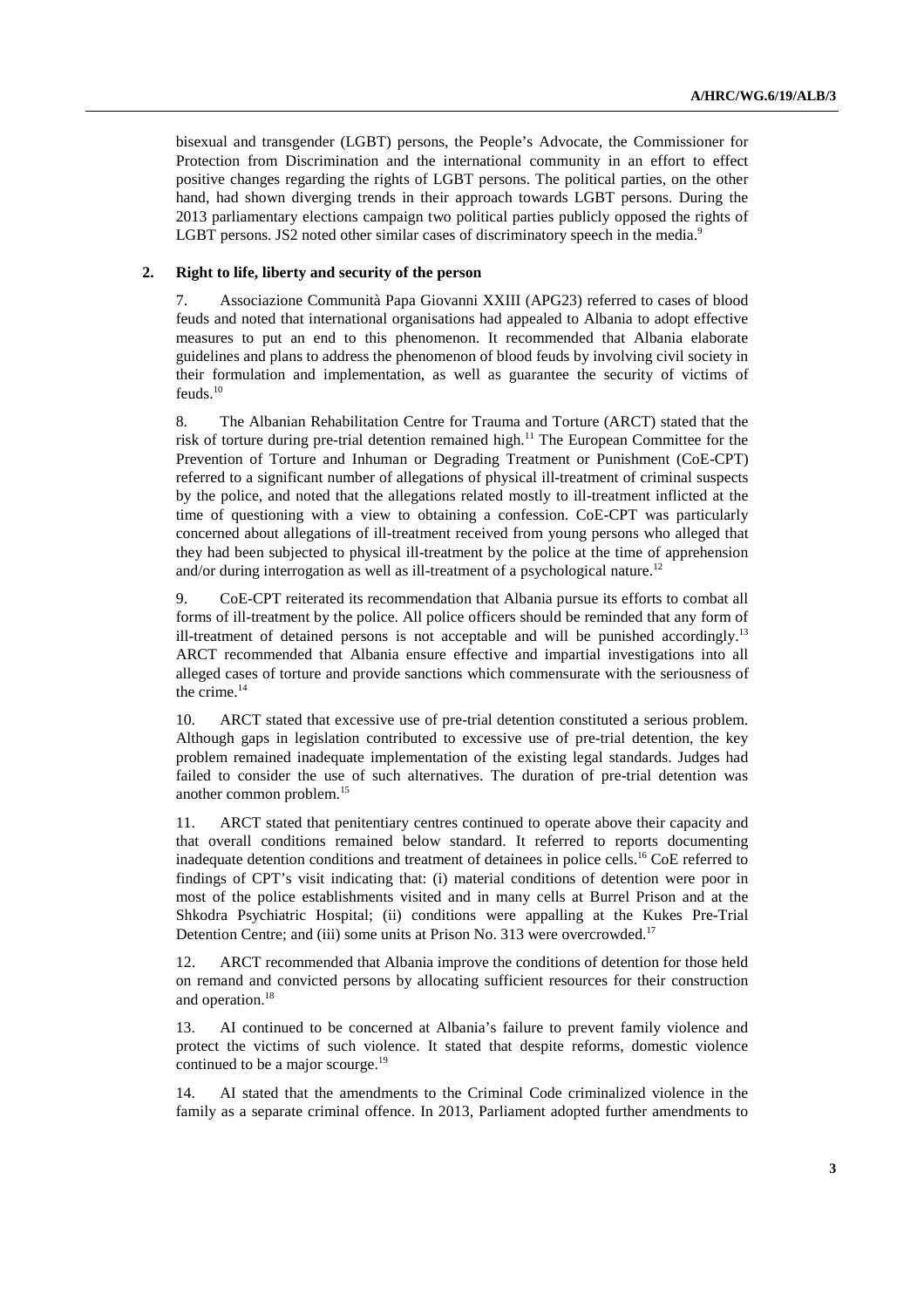the Code, which included a provision for heavier sentences for certain offences, among which is the "intentional killing of a person who is a spouse, former spouse, cohabitant or former cohabitant, or a close relative of the offender by blood or marriage". Another amendment criminalized forced sexual relations with a spouse or cohabitee, effectively criminalizing rape within a marriage or a cohabitating relationship.<sup>20</sup> AI recommended that Albania ensure that the Ministry of Justice monitors and reports on the implementation of the Criminal Code relating to domestic violence and the Law on Violence in Family Relations.<sup>21</sup>

15. AI stated that the Law on Violence in Family Relations enabled victims of domestic violence to apply to the courts for an order guaranteeing them some form of protection from the perpetrator. However, although the number of petitions had increased, relatively few protection orders had been granted by the courts. It remained concerned that where protection orders had been granted, mechanisms to ensure their implementation remained weak and it was not uncommon for perpetrators to break the conditions of the order and to attack their victim again. The legal sanctions for perpetrators who break the conditions of protection orders were not consistently implemented.<sup>22</sup> The United for Child Care and Protection Coalition (BKTF/JS1) made a similar observation.<sup>23</sup>

16. AI recommended that Albania identify and overcome the factors which result in the majority of petitions for protection orders being withdrawn, ensure that, when granted, protection orders effectively secure the safety of victims, and that perpetrators who break such orders are sanctioned in accordance with the law. $^{24}$  AI recommended that Albania ensure that all reports of domestic violence are thoroughly investigated and perpetrators are brought to justice. $25$ 

17. BKTF/JS1 stated that domestic violence continued to affect the life and development of children. It referred to a high percentage of physical and psychological violence against children.26 According to JS6, violence was used in families as a means to educate and discipline children. JS6 recommended that a child protection mechanism be promoted and strengthened, and that cases where children experience violence be identified and referred to the responsible authorities. $27$ 

18. JS6 stated that children of the Roma community were often forced to beg for money.<sup>28</sup> BKTF/JS1 referred to documented cases of children begging in the streets in Tirana and stated that children were also used for begging in neighbouring countries. Most of the children involved in begging came from extremely poor and socially marginalized families, who often migrate – internally or externally - for economic reasons.<sup>29</sup> The United For Child Care and Protection Coalition, Youth Advocacy Group (BKTF-Youth/JS3) made a similar observation.<sup>30</sup> BKTF/JS1 stated that no protection or reintegration measures were provided, especially in the cases of exploitation of children by their own parents or siblings.<sup>31</sup> As CoE noted, the European Committee of Social Rights (CoE-ECSR) found that measures taken to assist and protect street children were not sufficient.<sup>32</sup>

19. JS5 stated that despite some efforts to bring legislation in line with international treaties, children continued to be victims of prostitution, pornography and sexual exploitation. It stated that the National Action Plan did not address the different manifestations of commercial sexual exploitation of children, including child prostitution, child pornography and sexual exploitation of children in travel and tourism.<sup>33</sup> JS5 stated that even though referral mechanisms existed to support child victims of sexual exploitation, no specific institutions and social services were available to accommodate and provide adequate care, protection and assistance to child victims of prostitution, pornography or sexual exploitation online.34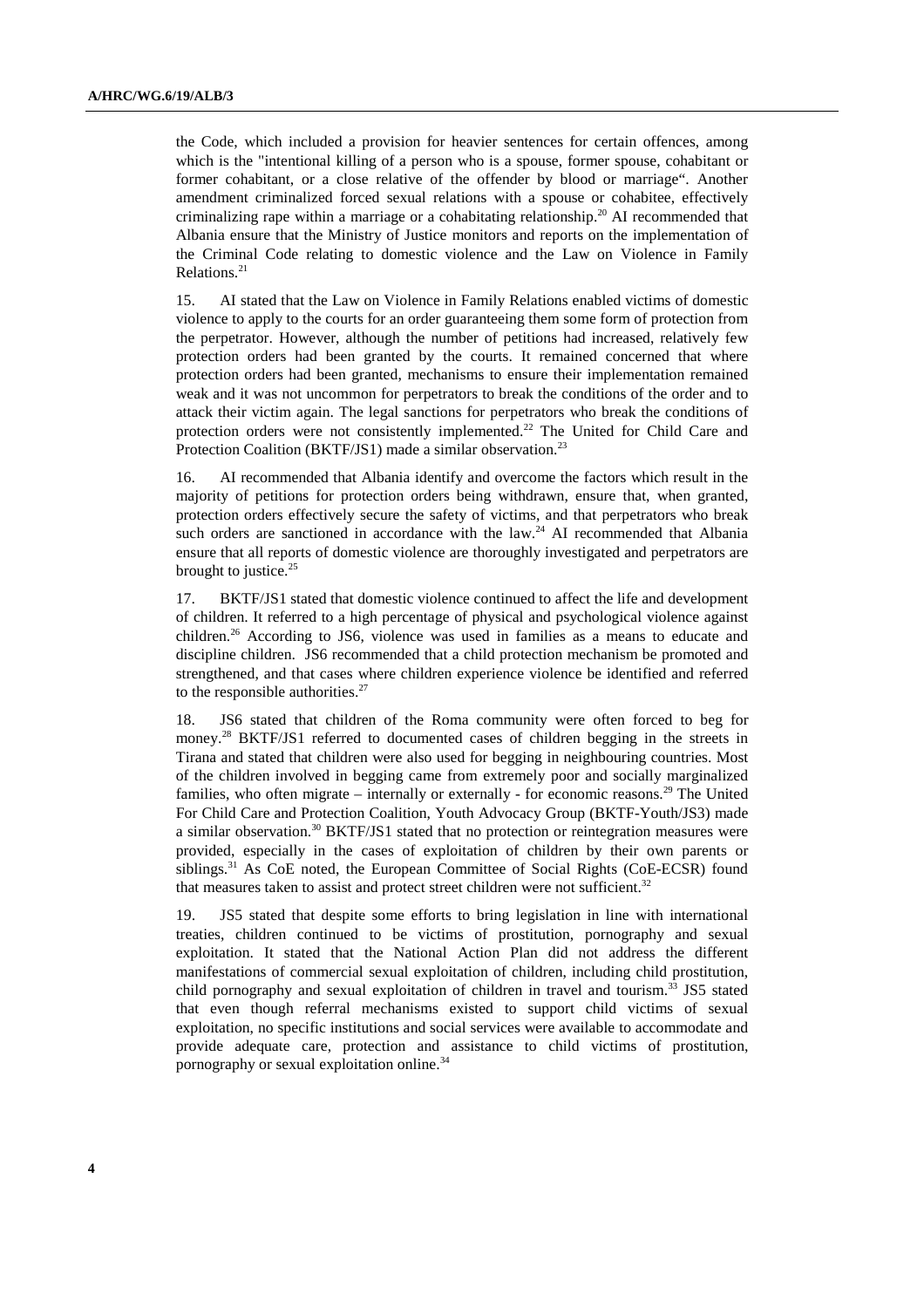20. BKTF/JS1 recommended that Albania establish a national referral mechanism for child victims of exploitation and provide family strengthening programmes to empower families and reduce child exploitation.<sup>35</sup>

21. JS5 stated that children involved in prostitution were not exempt from criminal responsibility and therefore, in principle, they could be prosecuted for being victims of child prostitution. It recommended that the Penal Code be amended to contain a specific provision which would expressly state that child victims of prostitution should not be prosecuted. JS5 also recommended that the Penal Code expressly criminalize the following offences: offering, obtaining, procuring or providing a child for child prostitution.<sup>36</sup>

22. As CoE noted, CoE-ECSR considered that the prohibition of employment for those under the age of 18 in dangerous or unhealthy activities, as well as the effective protection of children subject to compulsory schooling from work which would deprive them of the full benefit of their education was not guaranteed in practice. $37$ 

23. CoE-ECRI was concerned about the phenomenon of trafficking in children, of whom a disproportionate number of victims were Roma and Egyptian children.<sup>38</sup> As  $CoE$ noted, CoE-ECSR found that measures taken to combat trafficking in children were not sufficient.<sup>39</sup> JS5 made similar observations.<sup>40</sup> The Group of Experts on Action against Trafficking in Human Beings (CoE-GRETA) stated that one of the major challenges to preventing trafficking in children was to combat the elevated school drop-out rate, particularly among children in Roma and Egyptian communities.<sup>41</sup>

24. JS5 recommended that Albania allocate sufficient resources for the implementation of the Plan of Action on the Fight against Child Trafficking and the Protection of Child Victims of Trafficking. It recommended that Albania ensure that child victims of trafficking and sexual exploitation receive free legal assistance from the State during criminal proceedings. During the criminal case, the child should be able to testify through a video recording system in order to avoid any confrontation with the perpetrator which could be a source of re-victimization for the child. $42$ 

25. CoE-GRETA stated that traffickers were turning increasingly to national trafficking.43 JS5 stated that the number of arrests, prosecution and conviction of traffickers appeared to remain low.44 CoE-GRETA welcomed the Government's efforts in establishing the anti-trafficking legal and institutional framework. To be efficient, legislation and strategies should be duly implemented.<sup>45</sup>

26. CoE-GRETA considered that Albania should pursue its efforts to identify victims of trafficking, by ensuring that the norms and procedures are duly followed by all the actors concerned. The authorities should also strengthen co-operation with destination and transit countries, in order to improve identification of Albanian victims abroad and the consequent measures of assistance to be provided to such victims.<sup>46</sup>

27. CoE-GRETA urged the authorities to ensure that victims of trafficking actually benefit from free legal assistance $47$  and that all assistance measures for victims of human trafficking provided for by law was guaranteed in practice.<sup>48</sup> It considered that the authorities should ensure that victims of trafficking can effectively exercise their right to be compensated by the perpetrators.<sup>49</sup>

#### **3. Administration of justice, including impunity and the rule of law**

28. ARCT stated that expensive court fees were an issue of concern.<sup>50</sup> As CoE noted, the Commissioner for Human Rights of the Council of Europe (CoE- Commissioner) considered the system of court fees in civil proceedings as a potential obstacle to accessing justice. He stated that the requirement to pay 3 per cent of the value of a claim in civil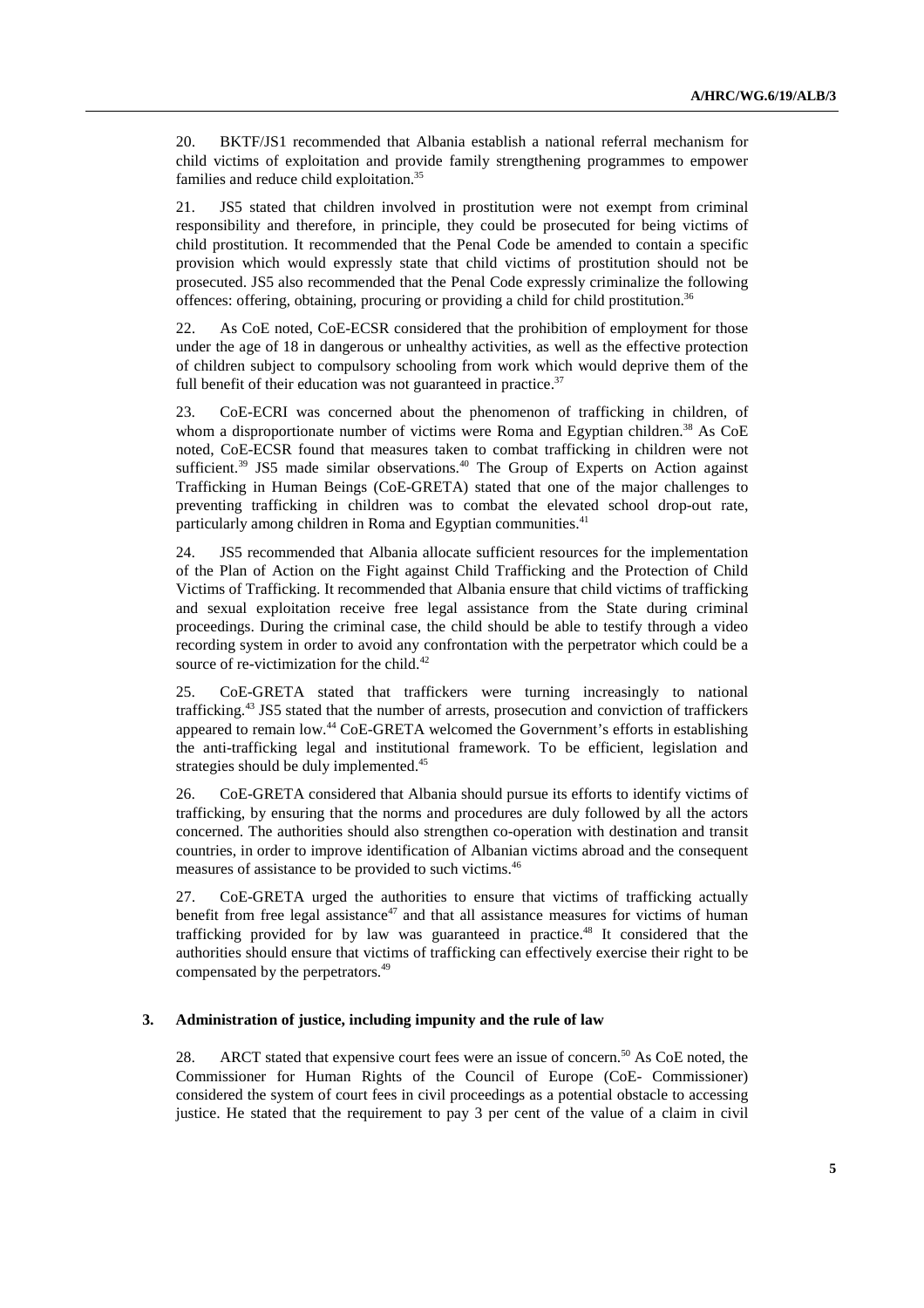disputes in advance and 3 per cent of the value adjudicated by a court to have a judgment enforced could be a disproportionate measure limiting access to courts. He concluded that because of these costs some persons had been prevented from pursuing their rights in civil proceedings because of economic difficulties.<sup>51</sup>

29. The CoE-Commissioner stated that certain shortcomings in the functioning of the legal aid system remained. As CoE noted, the CoE-Commissioner was concerned by the low rate of approval of requests for free legal aid by the State Commission for Legal Aid. He noted that, lack of public awareness of the availability of legal aid appeared to be one of the reasons for the low number of applications. CoE-Commissioner urged Albania to provide adequate financial resources for awareness-raising campaigns about availability of free legal aid. The CoE-Commissioner stated that due to the very restrictive selection criteria a limited number of lawyers were designated, which was inadequate to ensure appropriate legal aid. Additionally, the lack of transparency in the selection process, and the excessive lawyers' fees had been reported as issues that require serious consideration by the authorities.<sup>52</sup>

30. CoE-CPT called upon the authorities to ensure that all persons detained by the police are fully informed of their fundamental rights from the very outset of the deprivation of their liberty.<sup>53</sup>

31. CoE-ECRI noted with regret that no progress had been made towards the introduction of a system guaranteeing that all allegations of ill-treatment by the police would be subject to a thorough investigation by an independent body.<sup>54</sup>

32. Two years passed after the regretful events in Tirana during which four demonstrators were shot dead and a number of policemen and protesters were injured, the CoE-Commissioner remained concerned at the fact that persons responsible for these violent acts and human rights violations had not yet been held to account. He urged the Government to proceed to the completion of a thorough, impartial and credible investigation and fair judicial proceedings, thus giving a clear signal that impunity for serious human rights violations is not acceptable.<sup>55</sup>

33. CoE-CPT noted allegations received from juveniles that they had been subjected to police questioning without the presence of a lawyer or a parent, and in a few cases, had also been made to sign statements. It recommended that the authorities ensure that juveniles deprived of their liberty by the police do not make any statement or sign any document without a lawyer and ideally another trusted adult being present to assist them.<sup>56</sup>

34. CoE-CPT noted with concern that it was common practice in several of the police stations visited to hold juveniles together with adult detainees in the same cell. $57$  ARCT made a similar observation.<sup>58</sup> CoE-CPT recommended that steps be taken in all police establishments to ensure that juveniles are no longer held in the same cell as adult detainees.<sup>59</sup>

35. BKTF/JS1 stated that Albania demonstrated progress in bringing the juvenile justice system into greater compliance with international standards and principles, including the through creation of specialized sections for minors in district courts; specialized prosecutors and a specialized police unit; renovation of existing facilities, elimination of overcrowding, and greater access for juvenile detainees to education. Nonetheless, there was no comprehensive juvenile justice law and strategy in place. There were gaps in legislation specifically addressing children under 14 years old, with a minimum age of criminal responsibility, which render proper treatment of juveniles challenging. There were no comprehensive national re-integration programs as educational, recreational and psychosocial services remained fragmented. BKTF/JS1stated that the juvenile justice strategy was drafted by the Ministry of Justice in 2011 in cooperation with a civil society organization but it had not been finalized.<sup>60</sup>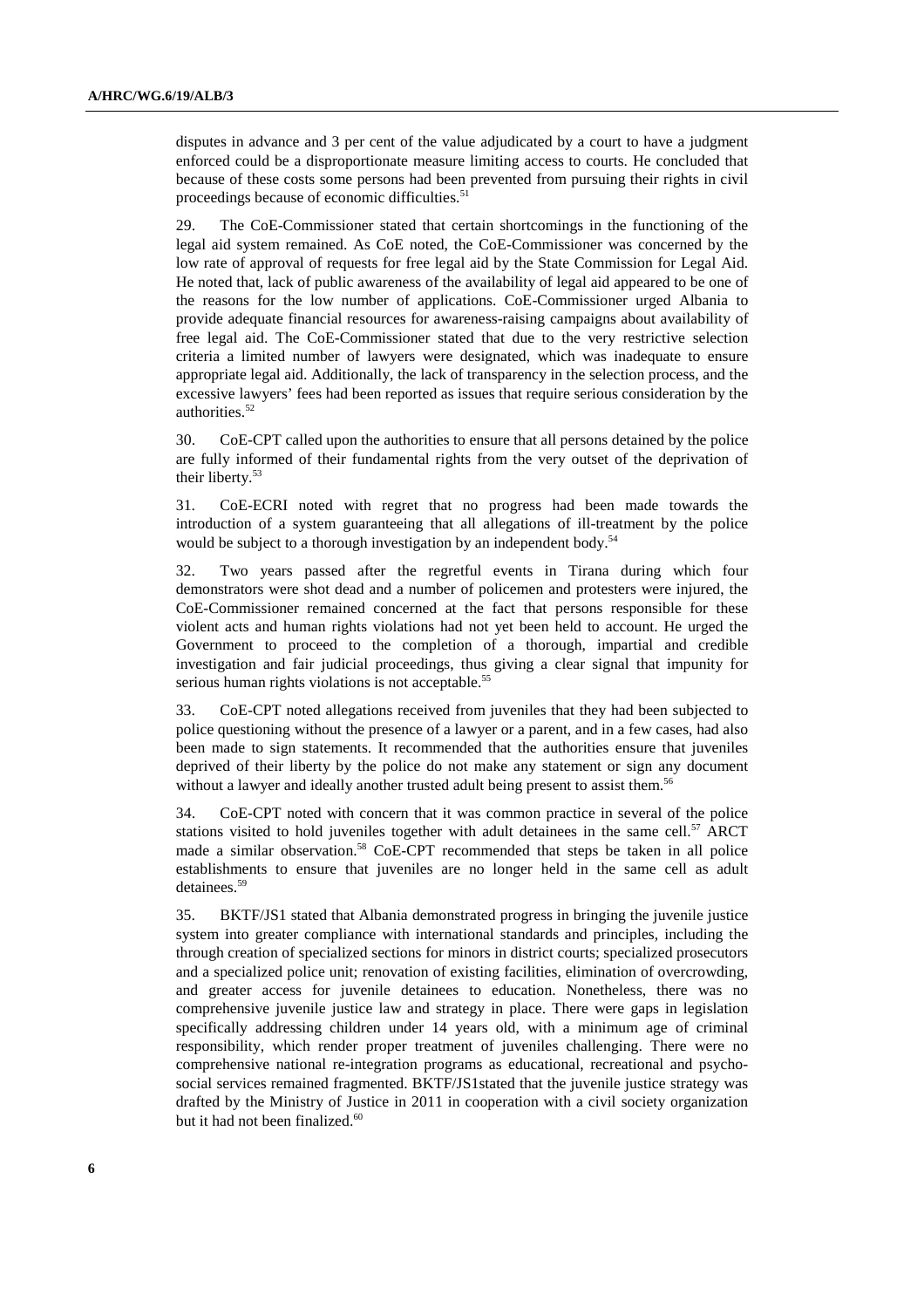#### **4. Right to privacy, marriage and family life**

36. JS2 stated that the Family Code prohibited marriage between people of the same sex. LGBT persons could adopt a child as individuals but not as a couple.<sup>61</sup>

37. BKTF/JS1 referred to information indicating an increasing number of 'social orphans" in child care institutions coming from families with one parent, from families with social-economic difficulties or parents with health problems. BKTF/JS1 stated that young people were leaving childcare institutions at the age of 16, without any further monitoring and financial resources.<sup>62</sup>

38. BKTF/JS1 recommended that Albania develop alternative forms of care such as foster care and improve conditions in existing residential institutions and capacity of their staff. It also recommended the extension of the age of leaving public care to 18 years.<sup>63</sup> BKTF-Youth/JS3 made similar recommendations.<sup>64</sup>

#### **5. Freedom of religion, and right to participate in public and political life**

39. CoE-ACFC urged Albania to intensify its efforts to return property belonging to religious communities and grant fair and equitable compensation.<sup>65</sup>

40. The Office for Democratic Institutions and Human Rights of the Organisation for Security and Co-operation in Europe (OSCE/ODIHR) stated that legislation provided for a minimum 30 per cent representation of women in all public-sector institutions at national and local levels. However, women remained under-represented in public and political life, especially in decision-making positions.<sup>66</sup>

41. OSCE/ODIHR stated that each candidate list was legally required to include at least one male and one female in the top three positions and must consist of at least 30 per cent of each gender. During 2013 elections, many parties included women at the bottom of the lists in unwinnable positions. OSCE/ODIHR stated that the provision that obliged the Central Election Commission (CEC) to deny registration for non-compliant lists was repealed in 2012, reducing the effectiveness of the gender quota requirement. The three largest parliamentary parties were issued fines for failing to meet the gender quota during the 2013 elections. Although the CEC allowed these parties an opportunity to correct the gender quota breaches, they chose not to do so, and the non-compliant lists were registered.<sup>67</sup>

42. CoE-ACFC encouraged Albania to improve the representation of national minorities in elected assemblies by removing all undue obstacles, including those enshrined in law. Substantial efforts should also be made to promote a better representation of the Roma at all levels. Particular attention should be paid to the representation of persons belonging to numerically-smaller minorities.<sup>68</sup> OSCE/ODIHR recommended that efforts to ensure effective participation of Roma communities in public and political life, especially in elections be increased.69

43. OSCE/ODIHR noted concern over alleged vote-buying attempts in Roma and Egyptian communities during the 2011 elections and referred to reports of pressure exercised on some Egyptian and Roma voters by state authorities.<sup>70</sup>

44. JS4 stated that persons with disabilities were not represented in political life and decision making processes. The Constitution denied the right to vote to persons with psychosocial or intellectual disabilities. The Electoral law contained a non-discrimination provision that included physical but no other disabilities.<sup>71</sup> JS4 recommended that Albania ensure the full participation and representation of persons with disabilities in the local and central governments and in the Office of the People's Advocate.72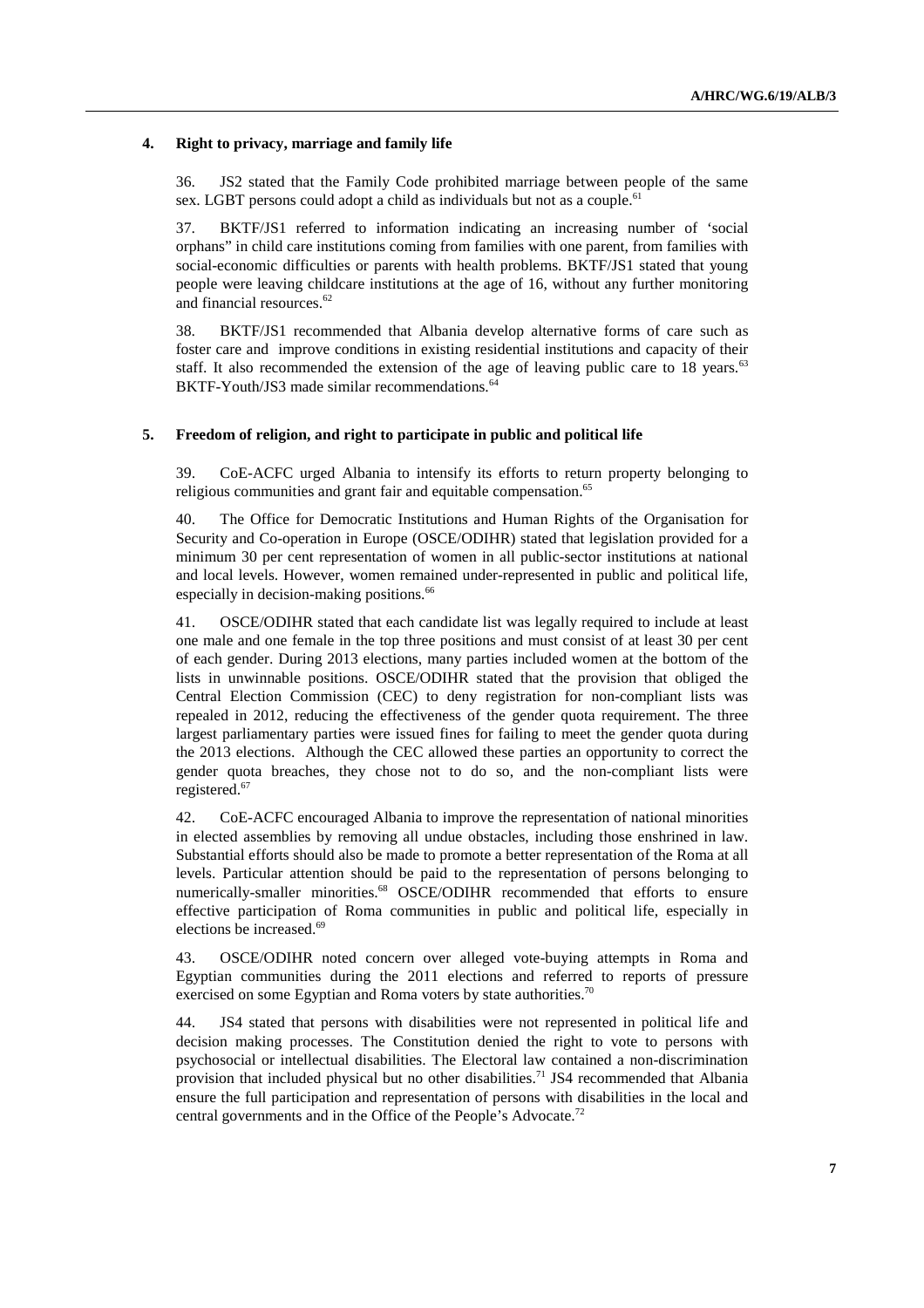#### **6. Right to work and to just and favourable conditions of work**

45. As CoE noted, CoE-ECSR found that civil servants and employees in electricity and water supply services were denied the right to strike.<sup>73</sup>

#### **7. Right to social security and to an adequate standard of living**

46. AI stated that, despite legal provisions guaranteeing the right of orphans to priority access to social housing, young people leaving social care remained at risk of homelessness. Many continued to live for years in dilapidated school dormitories in degrading conditions and others struggled to pay for low-grade rented accommodation, in some cases with limited and temporary financial support from international humanitarian organizations.74

47. AI was concerned that considerable numbers of people may be, or have already been, rendered homeless as a result of the restitution of property to former owners. It recommended that Albania protect citizens from forced evictions carried out without due process of law, and ensure that those lawfully evicted who would otherwise be homeless, are provided with adequate alternative housing.75

48. AI recommended that Albania ensure that central government and local authorities implement legislation granting priority access to social housing to vulnerable groups and individuals, allocating housing without discrimination and according to transparent, fair and expeditious procedures.76

#### **8. Right to health**

49. JS6 stated that hospitals in urban areas and health centres in rural areas lacked adequate infrastructure and specialized doctors. Patients in rural areas had to apply to the hospitals of big cities in order to get a specialized service. It stated that patients had to pay money to receive public health services, while all those who pay health insurance to the State were entitled to receive free health services and thus, this amount of money was an illegal payment made 'according to the patient's inclination and financial means'.<sup>77</sup>

50. JS6 noted the lack of health professionals in schools and stated that even in schools where health professionals were appointed, they did not work full time.<sup>78</sup>

#### **9. Right to education**

51. Issues on the right to education were raised by  $JSS<sup>79</sup>$ , the Catholic International Education Office  $(OIEC)^{80}$  and BKTF-Youth/JS3<sup>81</sup>. JS6 referred to findings revealing that a significant number of children dropped out of compulsory education due to, inter alia, financial reasons. It reported that classes were overcrowded in the cities and that there was a lack of high schools in rural areas.<sup>82</sup>

#### **10. Cultural rights**

52. CoE-ACFC stated that the financing of cultural activities of national minorities remained inadequate and that there were no provisions relating to support for the publication of books in national minority languages. It urged Albania to develop a policy on supporting minority cultures and set up a fund to promote minority cultural identities.<sup>83</sup>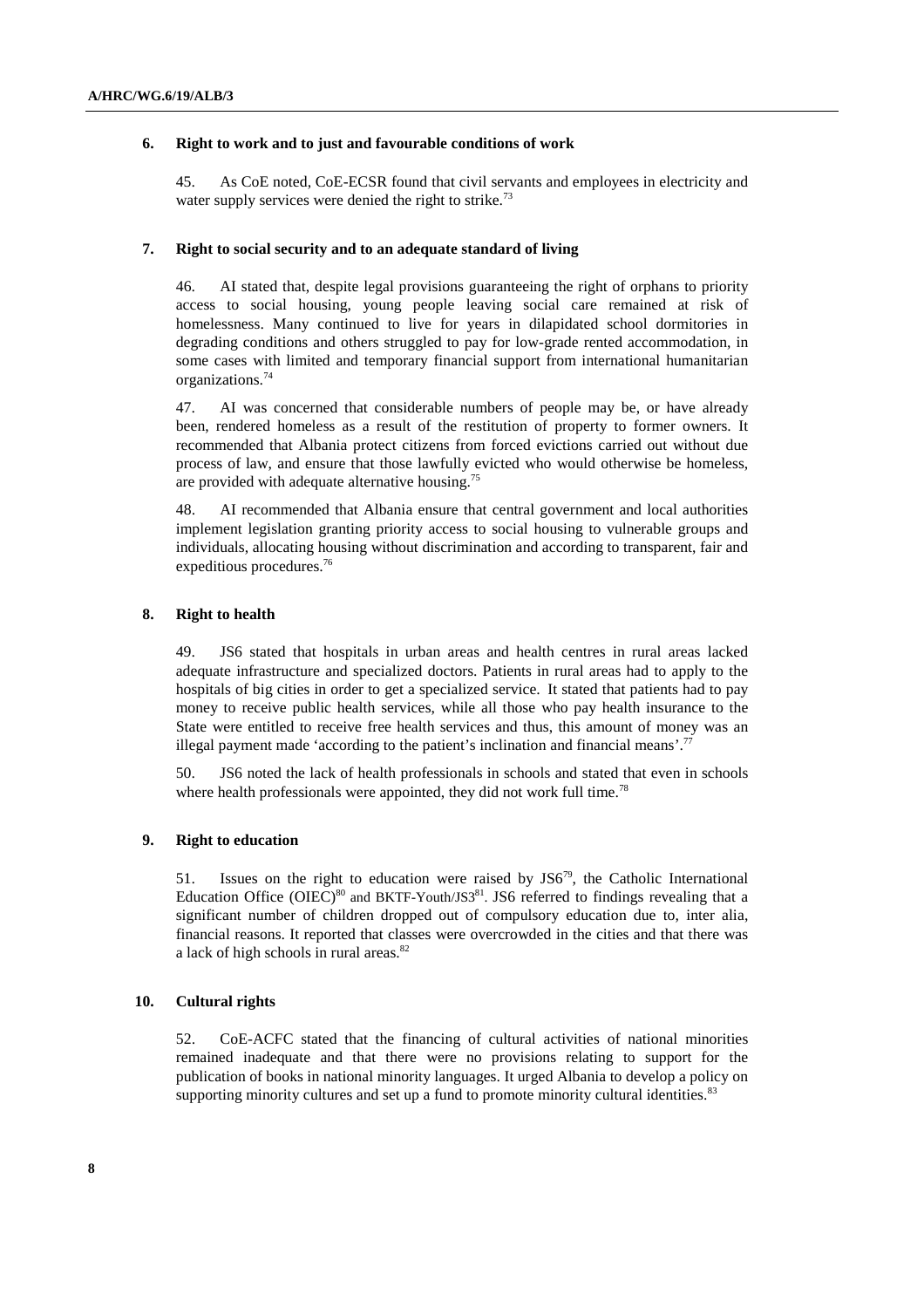#### **11. Persons with disabilities**

53. JS4 stated that many persons with disabilities lived in isolation and social exclusion, and lacked services to enjoy the right to live independently and be included in the community. JS4 stated that women with disabilities were in a particularly disadvantaged situation and were subject to multiple discriminations. Women with disabilities in remote and rural areas, and older women with disabilities were, in particular, socially isolated and often faced violence and abuse within the family.<sup>84</sup>

54. JS4 stated that the Government did not provide access to a range of in-home, residential and other community support services and that most services were provided by nongovernmental organizations. Many persons with intellectual and psychosocial disabilities were living in institutions. Many persons with disabilities residing with their families lived in apartment buildings without lifts and lacked wheelchairs.<sup>85</sup>

55. BKTF/JS1stated that most of children with disabilities were excluded from education, appropriate health and rehabilitation services and that these problems were especially acute in rural areas where there was a dearth of services, or little acknowledgement of the issues facing children with disabilities. It also noted a lack of awareness and competency amongst professionals charged with the development, health, education and care of children with disabilities, and a lack of direct investment and budget allocation for the implementation of inclusive education for children with disabilities.<sup>86</sup>

56. JS4 stated that even though legislation contained the principle of inclusive education for children with disabilities, implementation was not satisfactory and that children with disabilities did not have access to mainstream primary and secondary education. It stated that the Government must implement the legislation on inclusive pre-university education for all persons with disabilities and ensure that all children with multiple disabilities have access to inclusive and quality education on an equal basis with others in the communities in which they live.<sup>87</sup>

57. JS4 recommended that the existing law containing a quota of 4 per cent of persons with disabilities to be employed in every private and public organization had not been implemented. It recommended enforcement of the existing quota system for employment of persons with disabilities. A national employment fund should be established to support the employment opportunities for persons with disabilities.<sup>88</sup>

58. JS4 stated that existing pensions for persons with disabilities who were not able to work did not cover the basic needs and that the lack of recognition of certain groups of persons with disabilities falling within the definition of people with disabilities excluded them from receiving the benefits. It stated that all persons with disabilities should have access to social protection programmes and appropriate and affordable services and other assistance for disability-related needs.<sup>89</sup> JS4 recommended that persons with disabilities, including deaf persons, persons with intellectual and persons with psychosocial disabilities and others be recognized as persons with disabilities under legislation.<sup>90</sup>

#### **12. Minorities**

59. CoE**-**ACFC stated that there was no progress in the adoption of a law on national minorities. Problems should be addressed in a number of areas, including the legal criteria required for recognition as a national minority and the use of minority languages in relations with the administrative authorities. CoE-ACFC recommended that Albania consider adopting comprehensive legislation on national minorities to fill identified legal gaps.<sup>91</sup>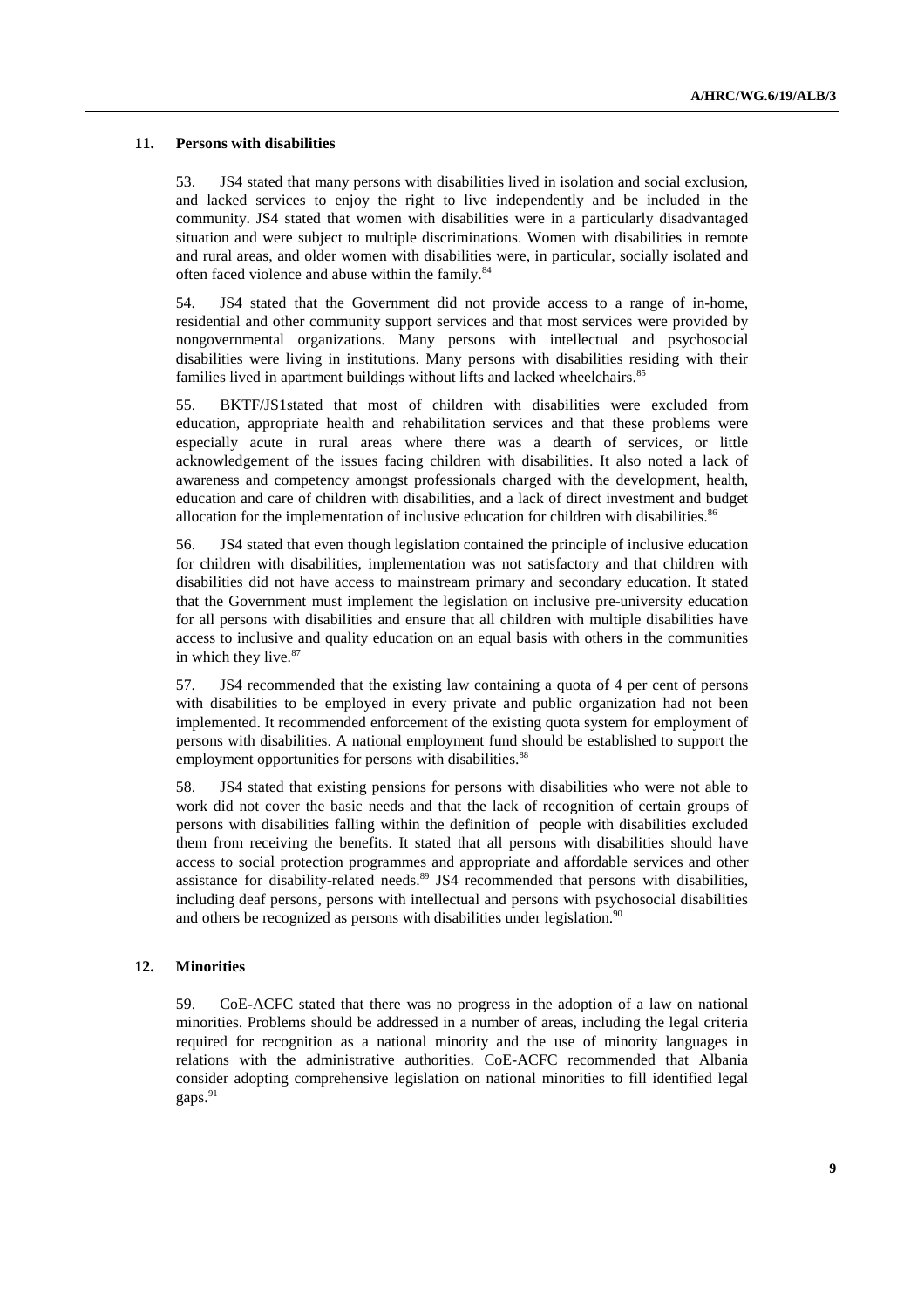60. CoE-ECRI stated that the Greek, Macedonian and Serbo-Montenegrin minorities had the status of national minorities and that Vlach/Aromanian minority was recognized as an ethno-linguistic minority because, like the Roma minority, it was considered not to have a kin state. Bosniacs were not recognized as a minority. CoE-ECRI highlighted that the Egyptian community's request to be recognized as a minority continued to be turned down by the authorities, who argued that the existence of a kin state and a specific language were essential elements without which a community could not be recognized a national or 'ethno-linguistic' minority. CoE-ECRI noted the view that the distinction drawn between 'national' and 'ethno-linguistic' minorities engendered a strong sentiment of being treated as inferior.92

61. CoE-ACFC stated that the possibilities for learning minority languages and receiving instruction in these languages remained insufficient. Whereas a small number of primary and high schools, with Greek and Macedonian as languages of instruction, operated in the "minority zones" inhabited by a significant number of persons belonging to these minorities, numerous requests for tuition to be organized in these and other minority languages had not been favourably received by the authorities. No classes with Serbian, Montenegrin, Vlach/Aromanian and Romani as languages of instruction were organized.<sup>93</sup>

62. CoE-ACFC noted efforts that were undertaken to open and support pre-school education facilities in neighbourhoods inhabited by substantial numbers of Roma. It welcomed the introduction of scholarships specifically earmarked for Roma children. However, CoE-ACFC was concerned about studies indicating that the number of Roma children remaining outside the education system remained alarmingly high. CoE-ACFC noted that the number of illiterate Roma, both children and adults, remained unacceptably high.<sup>94</sup>

63. CoE-ACFC encouraged Albania to increase its efforts to tackle the difficulties facing Roma pupils in the education system. It called on Albania to take urgent measures to tackle the problem of adult illiteracy among the Roma.<sup>95</sup>

64. In 2009, CoE-ECRI recommended that Albania step up the creation of new nursery schools so that Roma children could improve their knowledge of the Albanian language before starting primary school, and support the functioning of such schools. It also invited the authorities to support non-governmental initiatives, which had produced useful results in this field. In 2012, CoE-ECRI referred to information that Albania adopted the Law on pre-university schooling and that under this Law, all children were entitled to one-year free pre-school education before starting elementary school. Therefore, in connection with the first part of its recommendation, CoE-ECRI considered that the new Law should further promote the integration of Roma children from the pre-school level onwards. In connection with the recommendation as a whole, CoE-ECRI considered that Albania's efforts on the legislative front must be followed up in practical terms by the creation of an adequate number of nursery schools and the recruitment of sufficient numbers of teachers. Therefore, CoE-ECRI considered that its recommendation had been only partly implemented.<sup>96</sup>

65. CoE-ACFC referred to information indicating that unemployment among the Roma minority continued to be unacceptably high. The disproportionate number of unemployed Roma indicated that there were discriminatory practices in the employment sector.<sup>97</sup> CoE-ECRI made similar observations.<sup>98</sup>

66. CoE-ECRI remained concerned about the extreme poverty and social and economic marginalization of large numbers of Roma and Egyptians. Many were living in precarious conditions and in areas with very limited health care provisions.<sup>9</sup>

67. CoE-ACFC was concerned that the housing situation of Roma remained worrying. It was concerned about inadequate living conditions faced by the Roma inhabitants of some settlements, such as a lack of access to running water, a sewage system and insufficient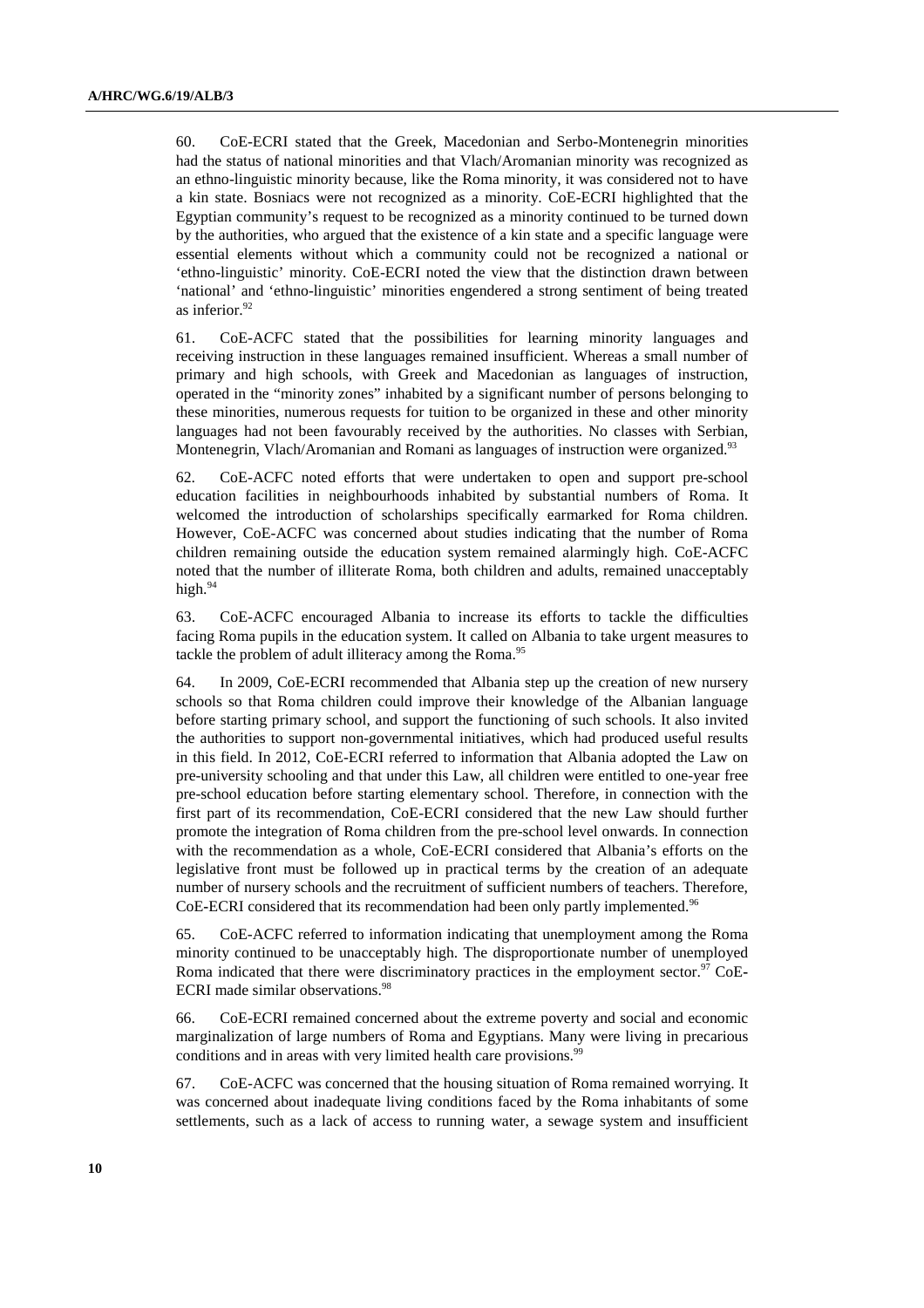infrastructure.100 In 2009, CoE-ECRI recommended that Albania ensure that each Roma family has access to decent accommodation, including through the connection of Roma settlement sites to electricity, drinking water, sewer and road networks. In 2012, CoE-ECRI concluded that its recommendation had not been fully implemented.<sup>101</sup>

68. CoE-ECRI stated that representatives of the Roma and Egyptian communities reported that members of their communities had been discriminated against by being evicted from their homes. It noted that the Roma were particularly at risk of being evicted without being rehoused.<sup>102</sup> AI referred to documented cases of forced evictions or threat of forced eviction of Roma in 2011, 2012 and  $2013$ <sup>103</sup>

69. CoE-ECRI recommended that Albania investigate all reports of discrimination connected with evictions and that Roma or Egyptians who were evicted from their homes receive the same possibilities of alternate accommodation and housing credits as other Albanian citizens. It encouraged Albania in its efforts to regularize illegal housing situations and recommended that the Roma and Egyptian communities are duly included in such initiatives.<sup>104</sup>

70. CoE-ACFC urged the authorities to exert more effort to prevent, combat and sanction the inequality and discrimination suffered by the Roma, to improve the living conditions of Roma and promote their integration into society. It urged Albania to guarantee the funding necessary for the effective implementation of the National Action Plan 2010-2015 for the Decade of Roma Inclusion.<sup>105</sup>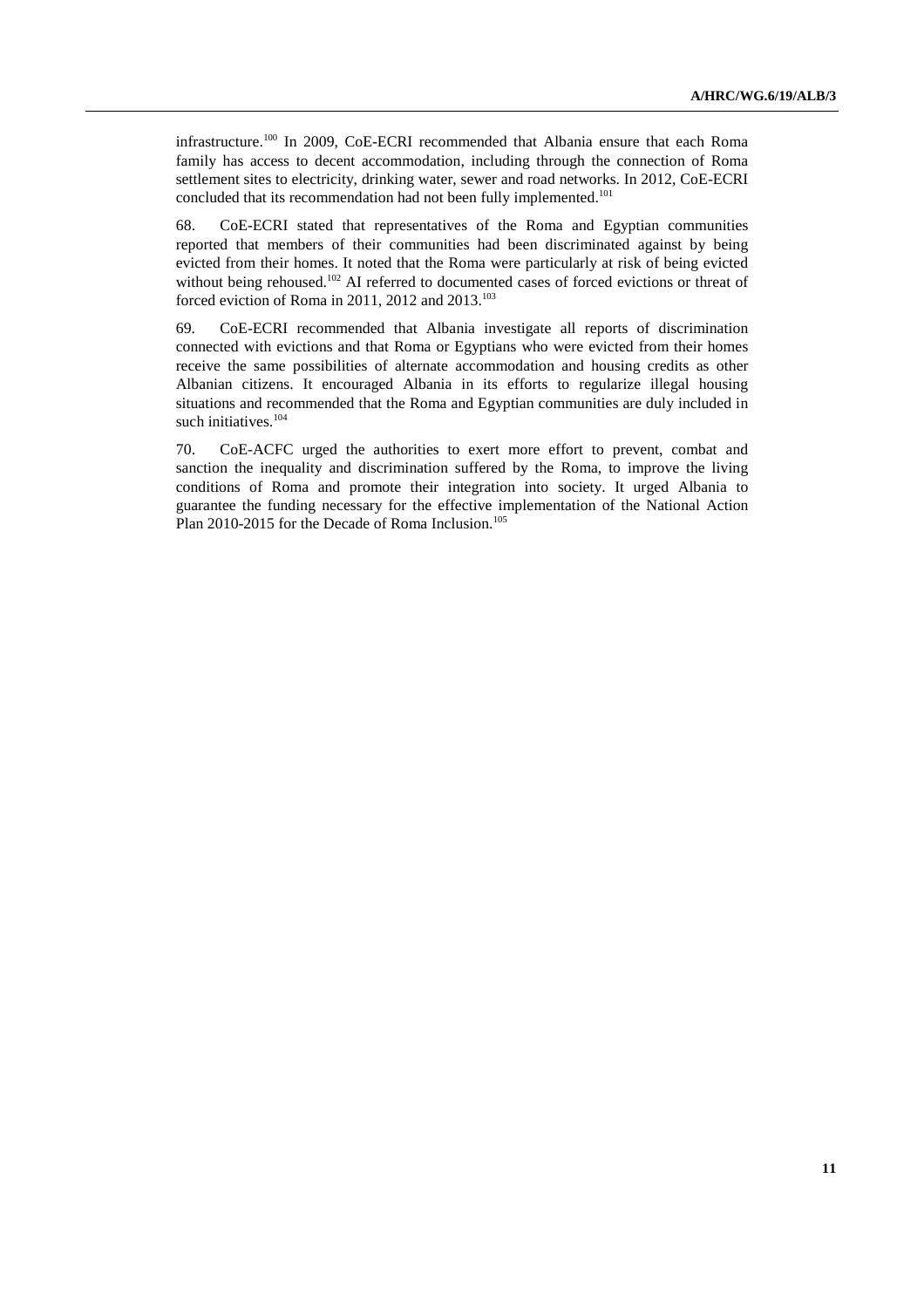### *Notes*

|  | Civil society                                | original submissions are available at: www.ohchr.org.                                                                                                                                                                             |
|--|----------------------------------------------|-----------------------------------------------------------------------------------------------------------------------------------------------------------------------------------------------------------------------------------|
|  | Individual submissions:                      |                                                                                                                                                                                                                                   |
|  | AI                                           | Amnesty International, London, the United Kingdom of Great Britain and<br>Northern Ireland;                                                                                                                                       |
|  | ARCT                                         | Albanian Rehabilitation Centre for Trauma and Torture, Tirana, Albania;                                                                                                                                                           |
|  | APG23                                        | Associazione Communità Papa Giovanni XXIII, Rimini, Italy;                                                                                                                                                                        |
|  | <b>OIEC</b>                                  | Catholic International Education Office, Brussels, Belgium;                                                                                                                                                                       |
|  | Joint submissions:                           |                                                                                                                                                                                                                                   |
|  | BKTF/JS1                                     | Joint submission 1 submitted by the United for Child Care and Protection<br>Coalition, Albania;                                                                                                                                   |
|  | JS <sub>2</sub>                              | Joint Submission 2 submitted by: PINK Embassy/LGBT Pro Albania                                                                                                                                                                    |
|  |                                              | (Albania), Legal Representative Alliance Against Discrimination of LGBT                                                                                                                                                           |
|  |                                              | (Albania) and ILGA-Europe (Belgium);                                                                                                                                                                                              |
|  | BKTF-Youth/JS3                               | Joint Submission 3 submitted by the United For Child Care and Protection<br>Coalition, Youth Advocacy Group with the input of 28 children (Albania);                                                                              |
|  | JS4                                          | Joint Submission 4 submitted by the Albanian National Council of Disabled<br>People (Albania) with the support from the European Disability Forum<br>(Belgium) and the International Disability Alliance (Switzerland);           |
|  | JS5                                          | Joint Submission 5 submitted by the Albanian Coalition against Child<br>Trafficking and the Sexual Exploitation of Children(Children's Human Rights<br>Centre of Albania, Information and Research Centre on Children's Rights in |
|  |                                              | Albania and Albanian National Child Helpline ) in collaboration with ECPAT;                                                                                                                                                       |
|  | JS <sub>6</sub>                              | Joint Submission 6 submitted by the Child Led Groups 'Voice 16+' and Peer<br>Educator's Group (Albania) with the support of Save of the Children and<br>World Vision.                                                             |
|  | Regional intergovernmental organization (s): |                                                                                                                                                                                                                                   |
|  | CoE                                          | Council of Europe, Strasbourg (France).<br>Attachments:                                                                                                                                                                           |
|  |                                              | (CoE-ACFC) Advisory Committee on the Framework Convention For the<br>Protection Of National Minorities, Strasbourg, 4 Jane 2012, ACFC/OP/III<br>(2011) 009.                                                                       |
|  |                                              | (CoE-ECRI) European Commission against Racism and Intolerance report on<br>Albania, adopted in December 2009 and published in March 2010, CRI<br>(2010)1.                                                                         |
|  |                                              | (CoE-ECRI: Conclusions) European Commission against Racism and                                                                                                                                                                    |
|  |                                              | Intolerance conclusions on the implementation of the recommendations in                                                                                                                                                           |
|  |                                              | respect of Albania subject to interim follow-up, adopted on 4 December 2012,<br>CRI (2013) 3.                                                                                                                                     |
|  |                                              | (CoE-CPT) Report to the Government of Albania on the visit to Albania                                                                                                                                                             |
|  |                                              | carried out by the European Committee for the Prevention of Torture and                                                                                                                                                           |
|  |                                              | Inhuman or Degrading Treatment or Punishment from 10-12 May, 2010,<br>CPT/Inf (2012)12.                                                                                                                                           |
|  |                                              | (CoE-GRETA) – Group of Experts on Action against Trafficking in Human<br>Beings, Report concerning the implementation of the Council of Europe                                                                                    |
|  |                                              | Convention on Action against Trafficking in Human Beings by Albania, First<br>Evaluation Round, Strasbourg, 2 December, 2011; GRETA (2011)22.                                                                                     |
|  |                                              | (CoE-Commissioner) Letter of Mr. Nils Muiznieks, Commissioner for<br>Human Rights of the Council of Europe to the Minster of Justice of Albania,                                                                                  |
|  |                                              | Strasbourt, 15 October, 2012, CommHR/EB/sf 107-2012.                                                                                                                                                                              |
|  |                                              | (CoE-Commissioner: Press release) Press release of the Commissioner for<br>Human Rights of the Council of Europe Albania entitled 'Commissioner urges                                                                             |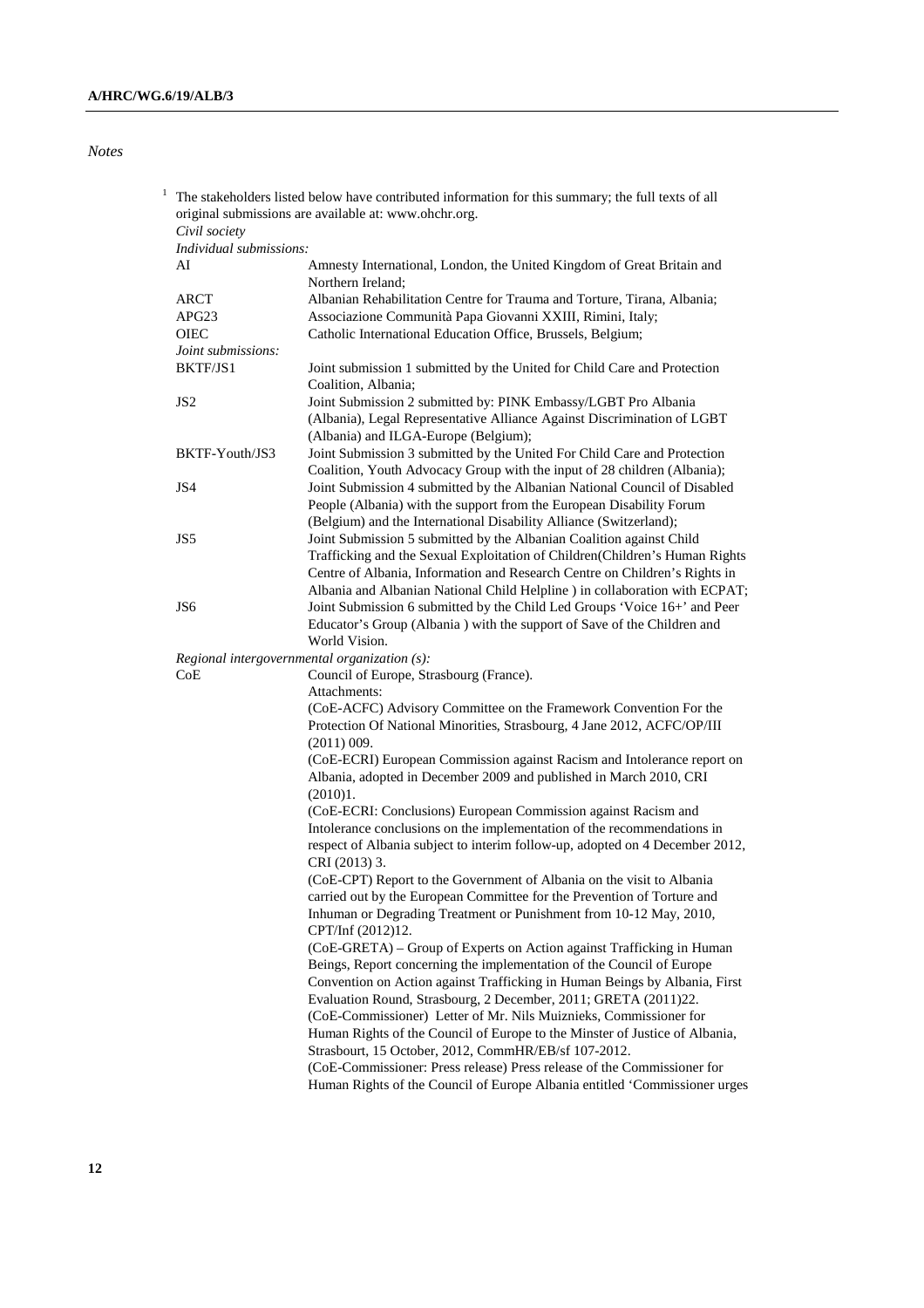quicker progress to establish the truth on 2011 events ', issued in January, 2013.

 *OSCE/ODIHR* Office for Democratic Institutions and Human Rights of the Organisation for Security and Co-operation in Europe, Warsaw, Poland; Attachments: (OSCE/ODIHR: Report 2011) Election Assessment Mission Final Report, Local Government Elections on 8 May 2011, Warsaw, 15 August 2011. (OSCE/ODIHR: Report 2013) Election Assessment Mission Statement of Preliminary Findings and Conclusions, Parliamentary Elections on 23 June,

<sup>3</sup> CoE-ACFC, para. 67.

<sup>4</sup> ACFC, paras. 54 and 57.

- <sup>5</sup> CoE-ACFC, para. 53 and CoE-ECRI Conclusions, para. 1.
- 6 CoE-ECRI Conclusions, para. 1.
- $7$  ACFC, para. 18. See also paras. 86-87.
- 8 ACFC, para. 61. See also para. 90.
- <sup>9</sup> JS2, pp. 2, 3 and 4.
- $10$  APG23, pp. 2, 3, 4 and 5.
- $11$  ARCT, p. 5.
- 12 CoE-CPT, paras. 13-14.
- 13 CoE-CPT, para. 17.
- 14 ARCT, p. 11.
- $15$  ARCT, p. 5.
- $16$  ARCT, pp. 6 and 7.
- $^{17}\,$  CoE, p. 1.
- 18 CoE-ACFC, p. 11.
- <sup>19</sup> AI, p.2.
- $20$  AI, p. 3.
- $^{21}$  AI, p. 5.
- <sup>22</sup> AI, p. 3.
- <sup>23</sup> BKTF/JS1, p.10.
- $24$  AI, p. 5.
- <sup>25</sup> AI, p. 5.
- <sup>26</sup> BKTF/JS1, pp. 3 and 10. See also BKTF-Youth/JS3, p.8.
- 27 JS6, pp. 2-3.
- $28$  JS6, p. 5.
- $29$  BKTF/JS1, p. 6.
- 30 BKTF-Youth/JS3, p. 3.
- 31 BKTF/JS1, p. 6.
- 32 CoE, p. 11.
- <sup>33</sup> JS5, pp. 2 and 5.
- $34$  JS5, p. 6.
- 
- 35 BKTF/JS1, p. 7. 36 JS5, pp. 2 and 3.
- 37 CoE, p. 11.
- 38 CoE-ECRI, para. 132.
- 
- 39 CoE, p. 11.
- $40$  JS5, p.2.
- 41 CoE-GRETA, para. 93.
- 42 JS5, pp. 5 and 7.
- 43 CoE-GRETA, para. 59.
- 44 JS5, p. 6.
- $45$  CoE-GRETA, paras. 179 and 180.
- 46 CoE-GRETA, para. 13, p 43.
- 47 CoE-GRETA, para. 137. See also JS6, p. 7.

<sup>&</sup>lt;sup>2</sup> AI, p. 1. <sup>2013.</sup>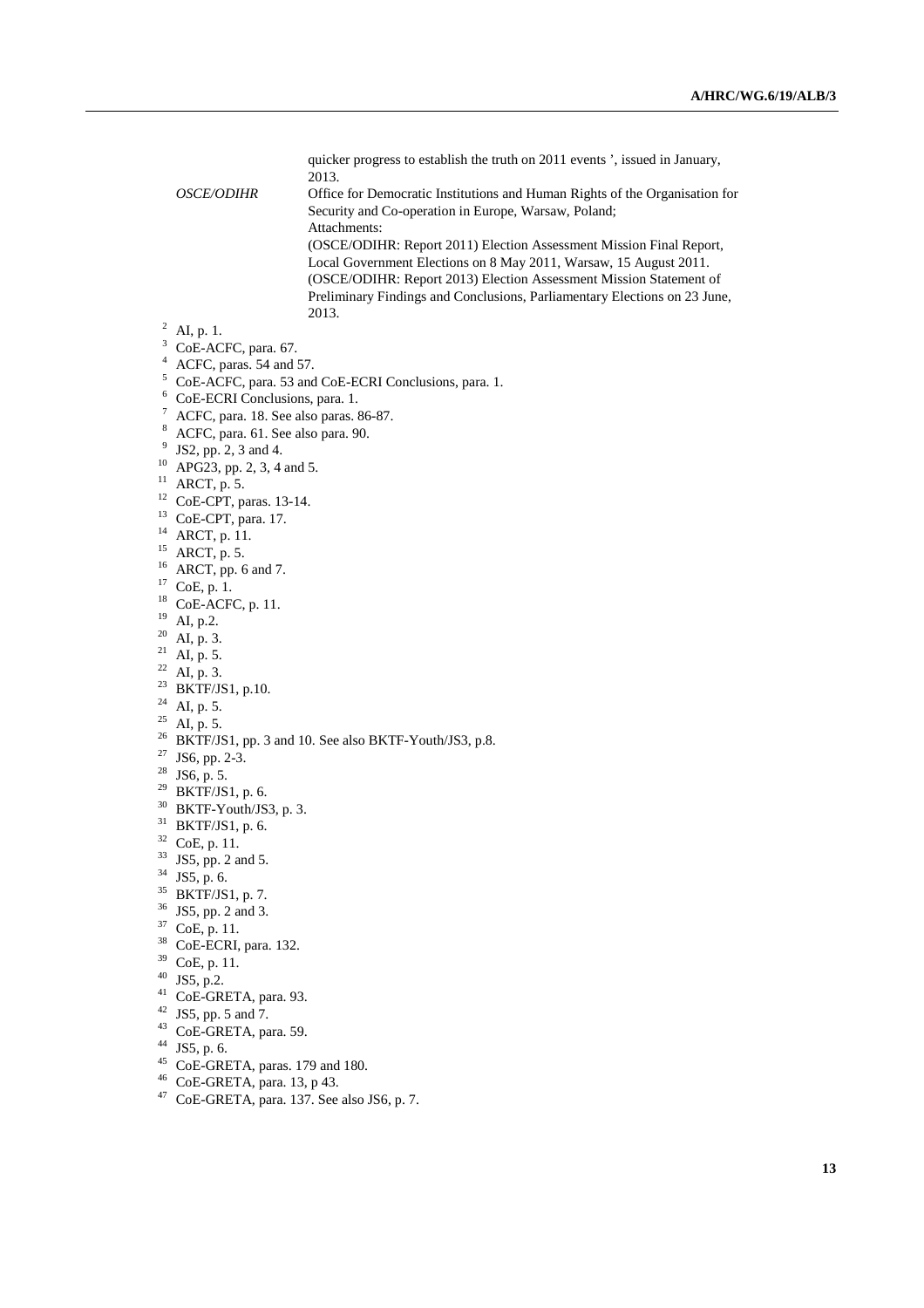- $^{48}$  CoE-GRETA, para. 126.
- $^{49}$  CoE-GRETA, para. 142.
- ARCT, p. 6.
- 51 CoE, p. 3 and CoE-Commissioner.
- 52 CoE, p. 3 and CoE-Commissioner. See also CoE-CPT, para. 21.
- 53 CoE-CPT, para. 25.
- 54 CoE-ECRI, para. 138.
- 55 CoE-Commissioner: Press Release, Albania: Commissioner urges quicker progress to establish the truth on 2011 events, see at http://www.coe.int/en/web/commissioner/-/albania-commissioner-urgesquicker-progress-to-establish-the-truth-on-2011-

events?redirect=http%3A%2F%2Fwww.coe.int%2Fen%2Fweb%2Fcommissioner%2Fnews%3Fp\_p\_ id%3D101\_INSTANCE\_easZQ4kHrFrE%26p\_p\_lifecycle%3D0%26p\_p\_state%3Dnormal%26p\_p\_ mode%3Dview%26p\_p\_col\_id%3Dcolumn-

1%26p\_p\_col\_count%3D1%26\_101\_INSTANCE\_easZQ4kHrFrE\_advancedSearch%3Dfalse%26\_1 01\_INSTANCE\_easZQ4kHrFrE\_keywords%3D%26\_101\_INSTANCE\_easZQ4kHrFrE\_delta%3D2 0%26p\_r\_p\_564233524\_resetCur%3Dfalse%26\_101\_INSTANCE\_easZQ4kHrFrE\_cur%3D3%26\_1 01\_INSTANCE\_easZQ4kHrFrE\_andOperator%3Dtrue#easZQ4kHrFrE. See also CoE, p. 2.<br><sup>56</sup> CoE-CPT, para. 27.

- 
- 57 CoE-CPT, para. 36.
- 58 CoE-ARCT, p. 7.
- 59 CoE-CPT, para. 36.
- 60 BKTF/JS1, pp. 15-16.
- $61$  JS2, p. 5.
- 62 BKTF/JS1, p. 12.
- 63 BKTF/JS1, pp. 12 -13.
- 64 BKTF-Youth/JS3, p.6
- 65 ACFC, para. 118.
- 66 OSCE/ODIHR: Report 2011, p. 19.
- $67$  OSCE/ODIHR: Report 2013, p. 7. See also OSCE/ODIHR: Report 2011, p. 19.
- 68 CoE-ACFC, paras. 176 and 177. See also CoE-ECRI, paras. 122 and 125.
- $69$  OSCE/ODIHR: Report 2011, p. 33.
- 70 OSCE/ODIHR: Report 2011, p. 19.
- $71$  JS4, p. 8.
- $72$  JS4, p. 9.
- 73 CoE, p. 10.
- 74 AI, p. 4.
- $75$  AI, pp. 4-5.
- 76 AI, p. 5.
- 77 JS6, p. 3.
- 78 JS6, p. 3.
- 79 JS6, pp. 1-2.
- 80 OIEC, pp.1-3.
- $81$  BKTF-Youth/JS3, p. 3.
- $82$  JS6, p. 1.
- 83 CoE-ACFC, paras. 26 and 83.
- 84 JS4, pp. 4-5.
- 85 JS4, p. 5.
- 86 BKTF/JS1, p. 8.
- 87 JS4, pp. 6-7. See also JS6, p. 5.
- 88 JS4, pp. 9-10.
- 89 JS4, p. 10.
- $90$  JS4, p. 4.
- 91 CoE-ACFC, para. 197 and p. 34.
- 92 CoE-ECRI, paras. 97, 101 and 102 and p. 8.
- 93 CoE-ACFC, para. 20.
- <sup>94</sup> CoE-ACFC, paras. 23, 149 and 150. See also CoE-ECRI, para. 61 and BKTF, para. 5, p. 3.